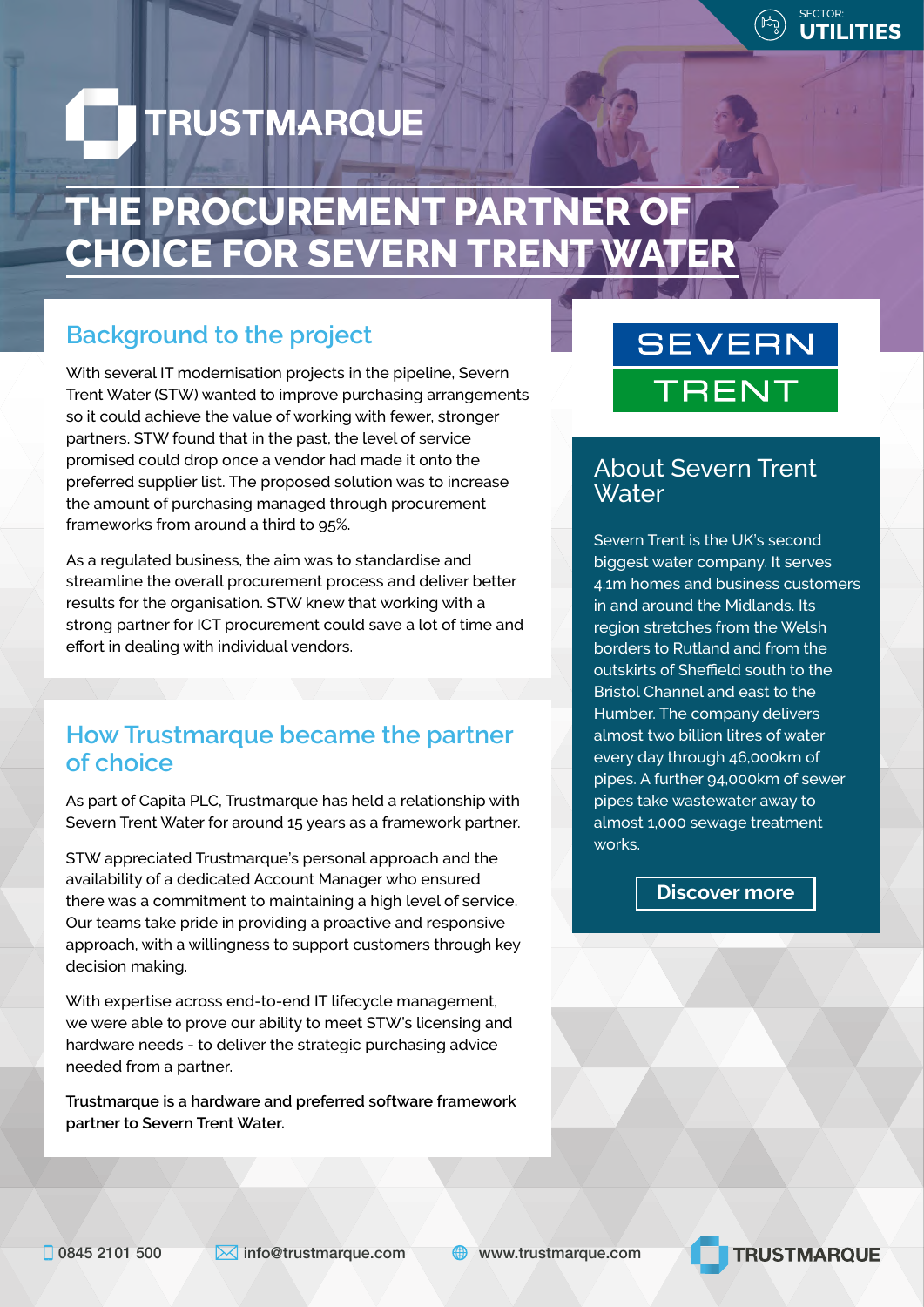

# **TRUSTMARQUE**

# **Types of procurement support**

We are currently working with Severn Trent Water on all software and licensing renewals, helping to optimise the licensing position across the organisation and ensuring STW pays only for what is needed.

As a leading partner of the major vendors across key areas from Cyber Security to Modern Workplace, we are ideally placed to help STW to find the best solutions and drive the best commercial value. We are happy to absorb some of the risk associated with vendor management and STW has been highly satisfied with the way Trustmarque has directly managed vendor relationships to help accelerate its digital transformation roadmap.

#### **Some recent projects where we have added value as a procurement partner:**

- Transition from on-premise to cloud infrastructure
- Renewal of all mainstream suppliers across storage, networking, analytics and telematics
- Deploying remote access to systems for all staff
- Replacing all on-premise whiteboards with digital screens and signage

### **Next steps**

Trustmarque aims to continue working in partnership with Severn Trent Water to help drive continual efficiencies and cost savings. Supporting with the strategy and finding the solutions that will deliver lasting business benefits.